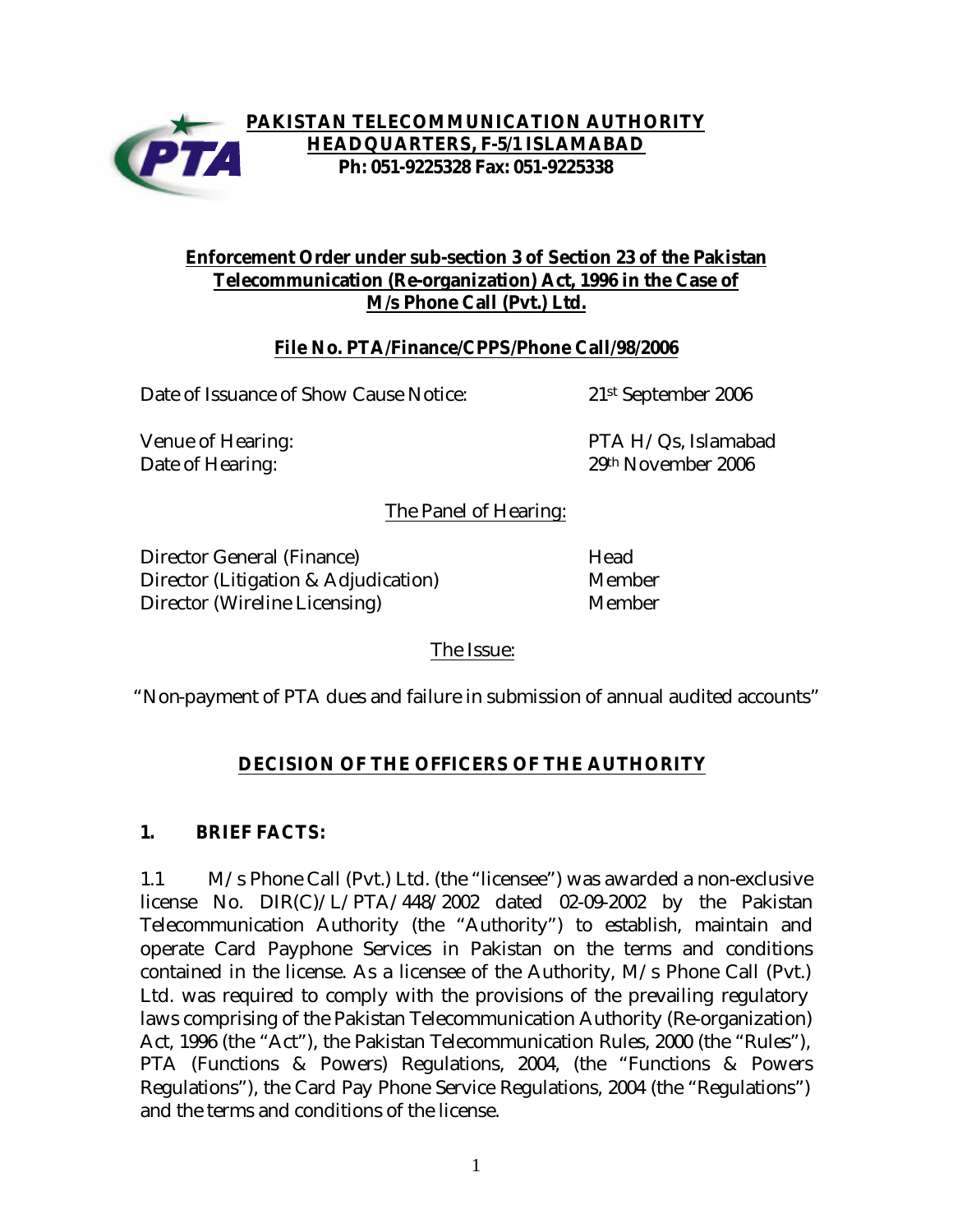1.2 Provisions of clause 8.1 of Appendix B of the Rules, regulation 7 of the Regulations and clause 3.1, 3.2 and 3.3 of the conditions of the license make it obligatory on the licensee to deposit annual license fee in the first quarter of every financial year and also to submit audited financial statements and summary of the accounts to the Authority within three months of the closing date of each financial year.

1.3 The licensee i.e. M/s Phone Call (Pvt.) Ltd. had a total outstanding balance of Rs. 165,000/- against annual license fee for the years ended June 30, 2004 and 2005. The licensee failed to deposit the said outstanding amount and also did not submit annual audited accounts (AAA's) for the years ended June 30, 2004 and 2005 despite many correspondence of the Authority. Hence, a Show Cause Notice No. PTA/Finance/CPPS/Phone Call/98/2006 under section 23 of the Act was issued to the licensee on available addresses on 21st September 2006 by Finance Wing, which was neither responded by the licensee within the prescribed period of thirty days nor returned undelivered.

1.4 In order to proceed further in the matter, the licensee was required through Hearing Notice dated 23rd November 2006 to appear before the hearing panel for personal hearing on 29th November 2006. In response, Mr. Abdul Wajid Khan Achakzai, Chief Executive of the company, vide letter No. PTA HQ 01/11/06 dated 26th November 2006 informed about his inability to attend the hearing in person. In addition, it was also informed that he has dispatched a post-dated cheque No. 3512664 dated  $5<sup>h</sup>$  December 2006 for payment of Rs. 65, 000/- coupled with the request for allowing remaining payment of Rs. 100,000/ monthly installments.

1.5 The case was presented before the hearing panel. It was argued that the licensee has violated statutory provisions as mentioned in para 1.2 of this order. On the contrary, as mentioned above, since no one was present to represent the licensee in person, therefore, request of the licensee as per para 1.4 above was presented before the hearing panel. The installments request, post-dated cheque of Rs. 65, 000/- drawn on Muslim Commercial Bank Limited alongwith relevant record was perused in *absentia* of the licensee during the hearing.

# **2. ORDER**

2.1 The hearing panel scrutinized all the documents and deduced that attitude of the licensee, which is positive and submissive. The licensee is also willing to operate its licensed services according to the provisions of the Act, the Rules, the Regulations and the license conditions. The hearing panel also carefully and compassionately considered section  $4(d)$  and section  $6(f)$  of the Act, which provides that interest of the users of telecommunication services, must be protected and promoted. Moreover, the hearing panel also takes into